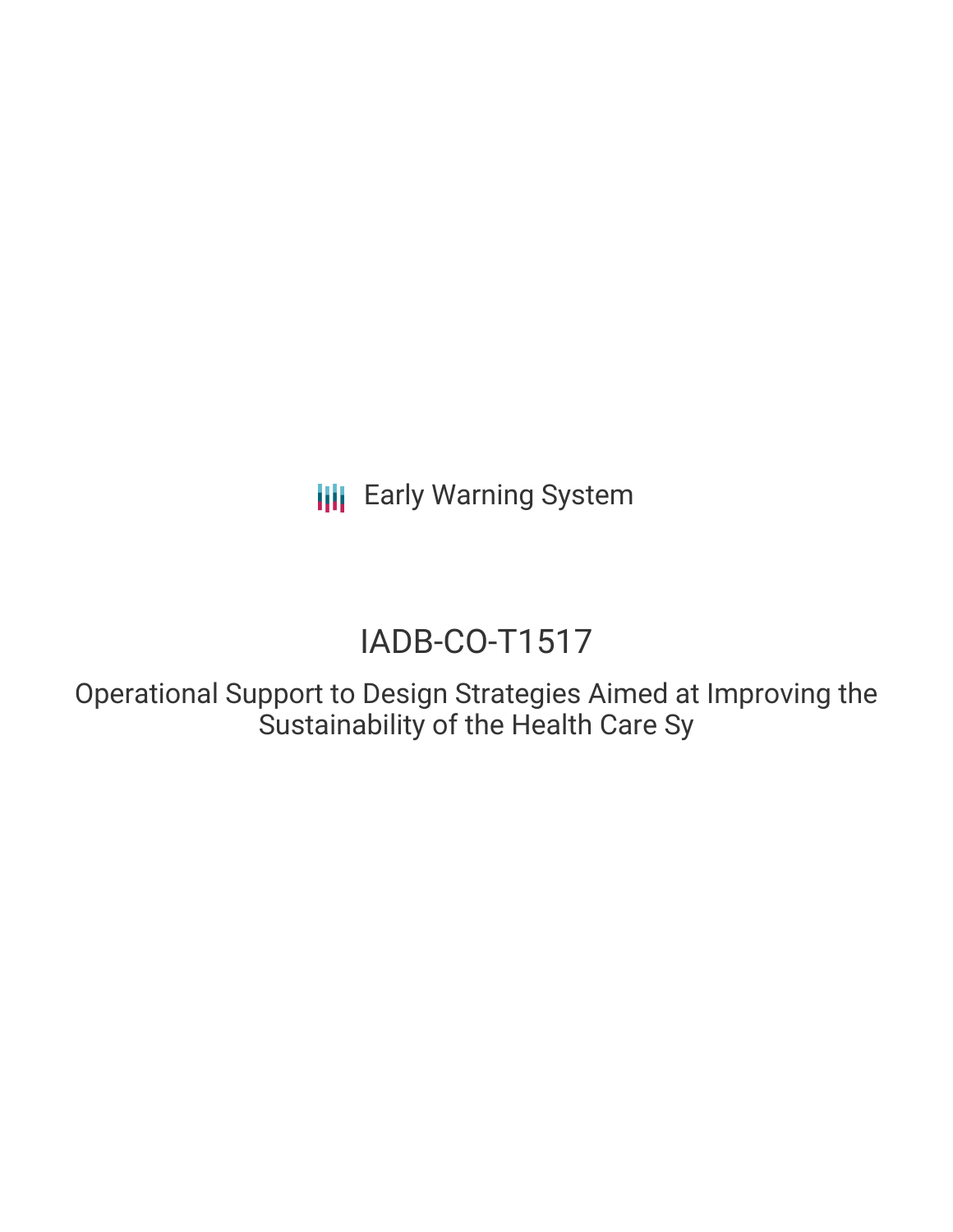

### **Quick Facts**

| <b>Countries</b>               | Colombia                                    |
|--------------------------------|---------------------------------------------|
| <b>Financial Institutions</b>  | Inter-American Development Bank (IADB)      |
| <b>Status</b>                  | Approved                                    |
| <b>Bank Risk Rating</b>        | C                                           |
| <b>Voting Date</b>             | 2019-08-15                                  |
| <b>Borrower</b>                | Government of Colombia                      |
| <b>Sectors</b>                 | Education and Health, Technical Cooperation |
| <b>Investment Type(s)</b>      | Grant                                       |
| <b>Investment Amount (USD)</b> | \$0.40 million                              |
| <b>Project Cost (USD)</b>      | $$0.40$ million                             |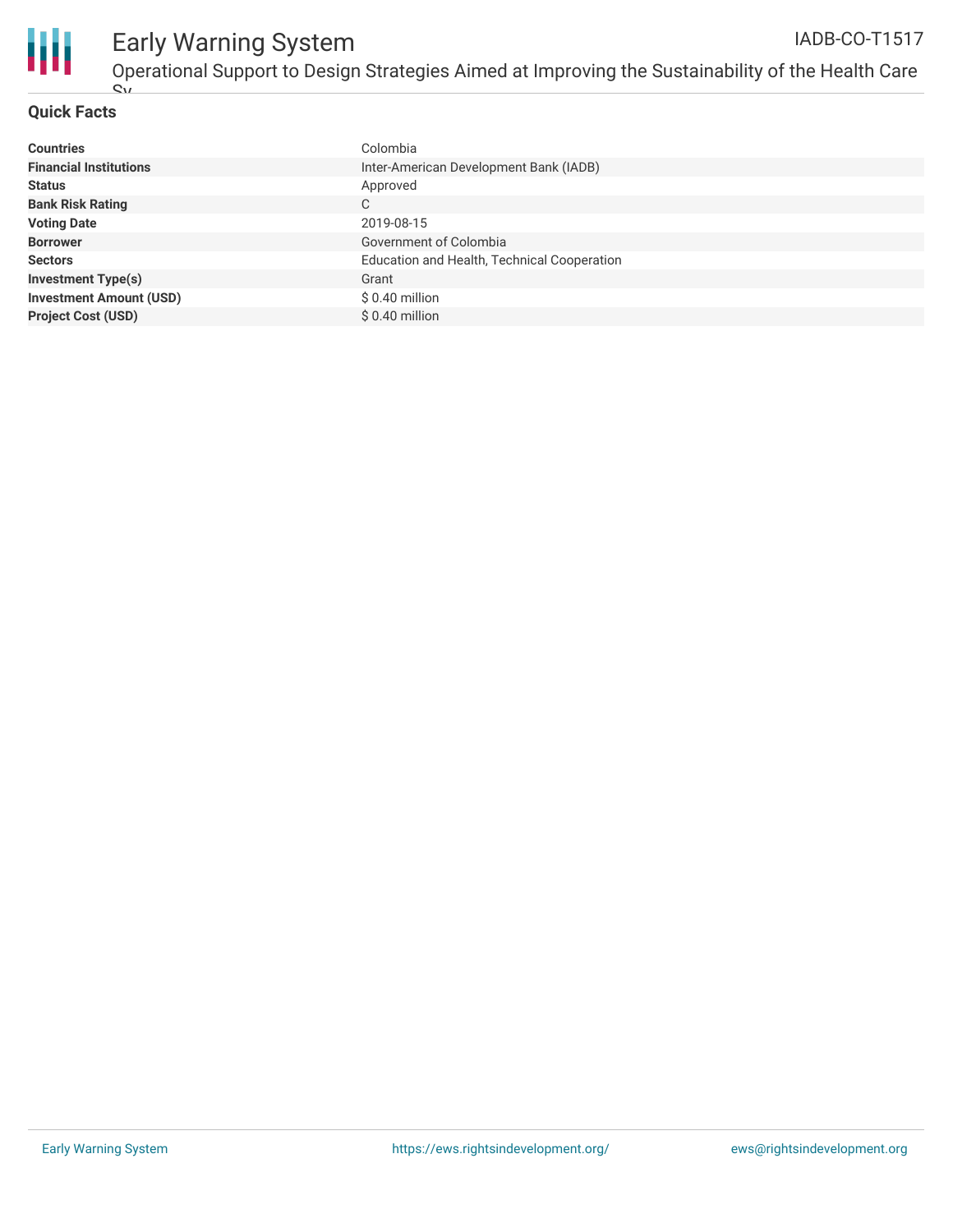

# **Project Description**

The operation will support the diagnosis of the fiscal and financial situation of the health care system and design strategies aimed at improving its sustainability in the following areas: health provision inefficiency, information systems, financial management, results based payments and contractual mechanisms. Additionally it will provide inputs to design an appropriate results based framework and an evaluation strategy for the operation.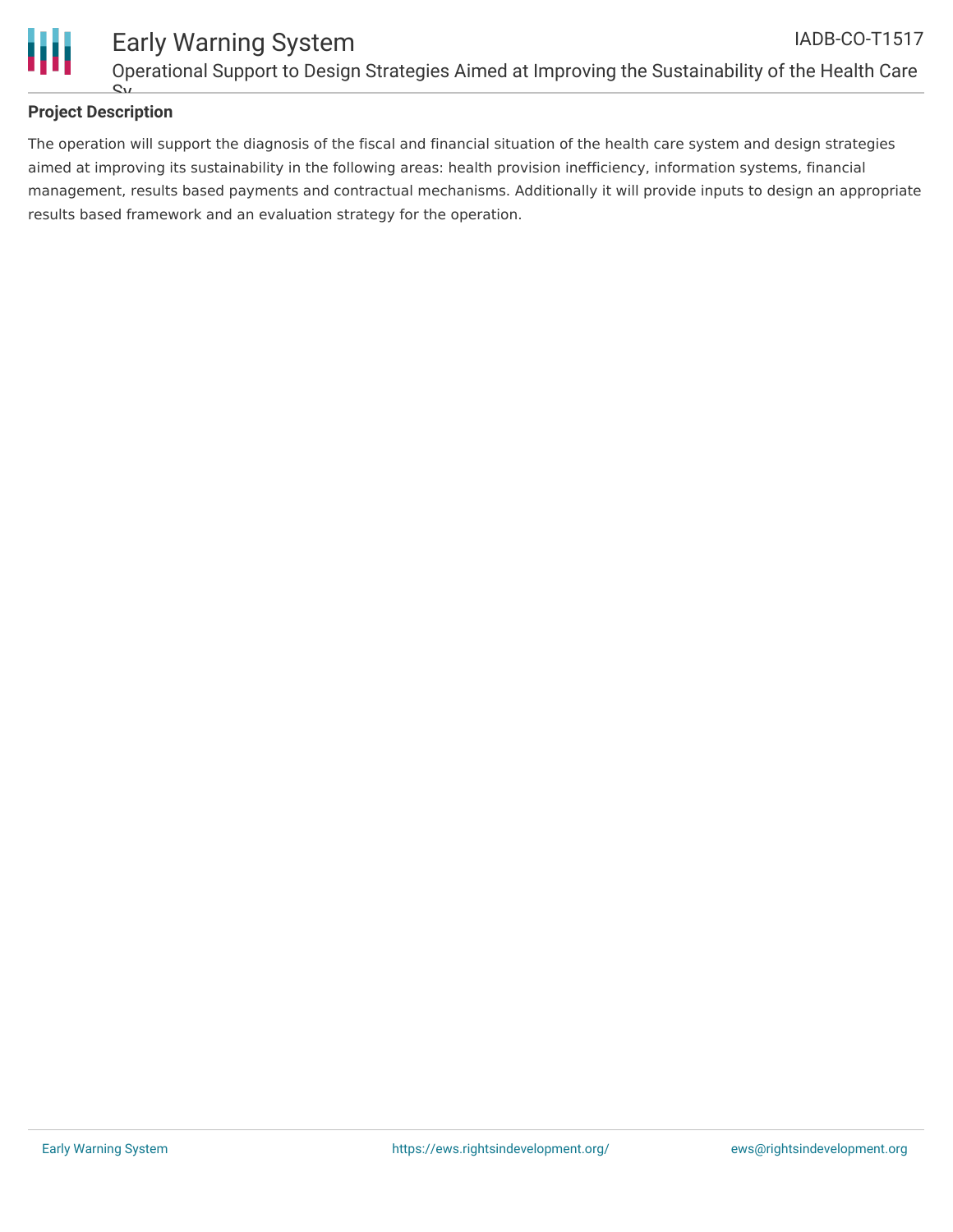

#### Early Warning System Operational Support to Design Strategies Aimed at Improving the Sustainability of the Health Care IADB-CO-T1517

#### **Investment Description**  $\overline{S_{\rm M}}$

• Inter-American Development Bank (IADB)

Ordinary Capital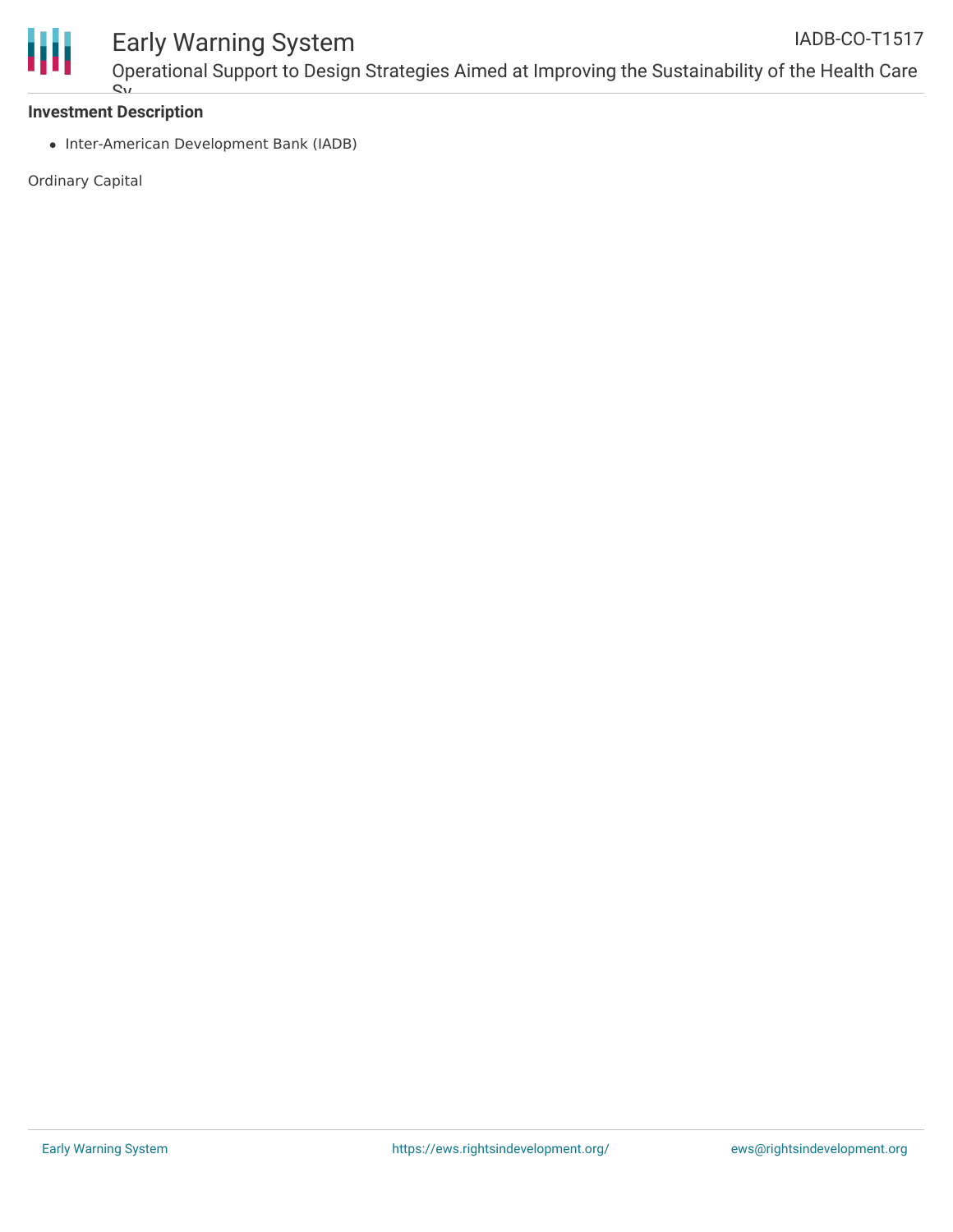

# **Contact Information**

#### ACCOUNTABILITY MECHANISM OF IADB

The Independent Consultation and Investigation Mechanism (MICI) is the independent complaint mechanism and fact-finding body for people who have been or are likely to be adversely affected by an Inter-American Development Bank (IDB) or Inter-American Investment Corporation (IIC)-funded project. If you submit a complaint to MICI, they may assist you in addressing the problems you raised through a dispute-resolution process with those implementing the project and/or through an investigation to assess whether the IDB or IIC is following its own policies for preventing or mitigating harm to people or the environment. You can submit a complaint by sending an email to MICI@iadb.org. You can learn more about the MICI and how to file a complaint at http://www.iadb.org/en/mici/mici,1752.html (in English) or http://www.iadb.org/es/mici/mici,1752.html (Spanish).